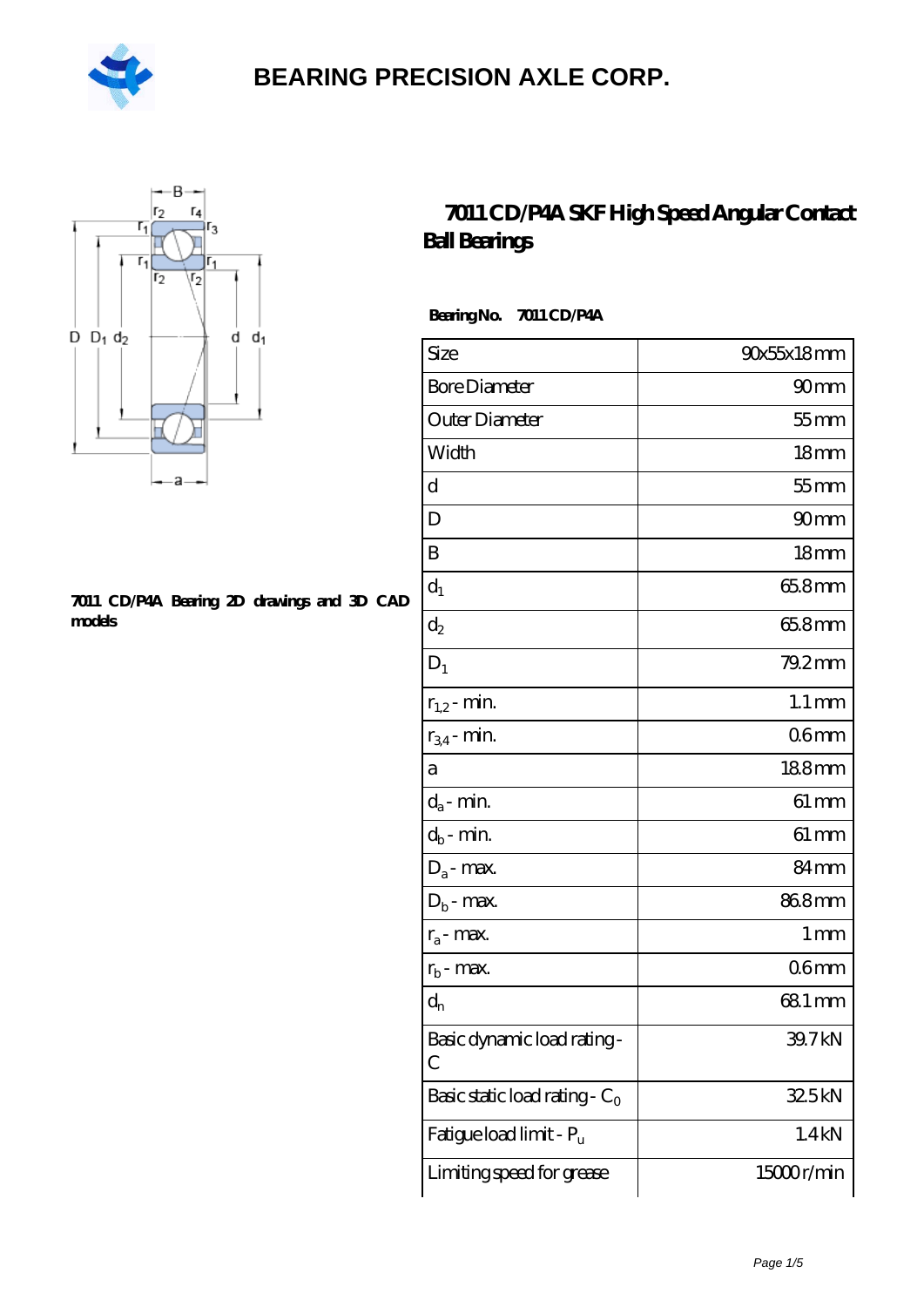

| lubrication                           |                         |
|---------------------------------------|-------------------------|
| Limiting speed for oil<br>lubrication | 24000mm/min             |
| Ball - $D_w$                          | 11.112mm                |
| $Ball - z$                            | 18                      |
| $G_{ref}$                             | $5.1 \text{ cm}$ 3      |
| Calculation factor - $f_0$            | 151                     |
| Preload class A - G <sub>A</sub>      | 150N                    |
| Preload class $B - G_R$               | 300N                    |
| Preload class $C - G_C$               | 600N                    |
| Preload class $D - G_D$               | 1200N                   |
| Calculation factor - f                | 1.1                     |
| Calculation factor - f                | 1                       |
| Calculation factor - f <sub>2A</sub>  | 1                       |
| Calculation factor - $f_{2B}$         | 1.02                    |
| Calculation factor - $f_{\chi}$       | 1.05                    |
| Calculation factor - $f_{2D}$         | 1.09                    |
| Calculation factor - f <sub>HC</sub>  | 1                       |
| Preload class A                       | 67N/micron              |
| Preload class B                       | 91 N/micron             |
| Preload class C                       | 128N/micron             |
| Preload class D                       | 186N/micron             |
| Category                              | Precision Ball Bearings |
| Inventory                             | 0 <sup>0</sup>          |
| Manufacturer Name                     | <b>SKF</b>              |
| Minimum Buy Quantity                  | N/A                     |
| Weight / Kilogram                     | 0.37                    |
| Product Group                         | <b>BO4270</b>           |
| Enclosure                             | Open                    |
| Precision Class                       | ABEC 7   ISO P4         |
|                                       |                         |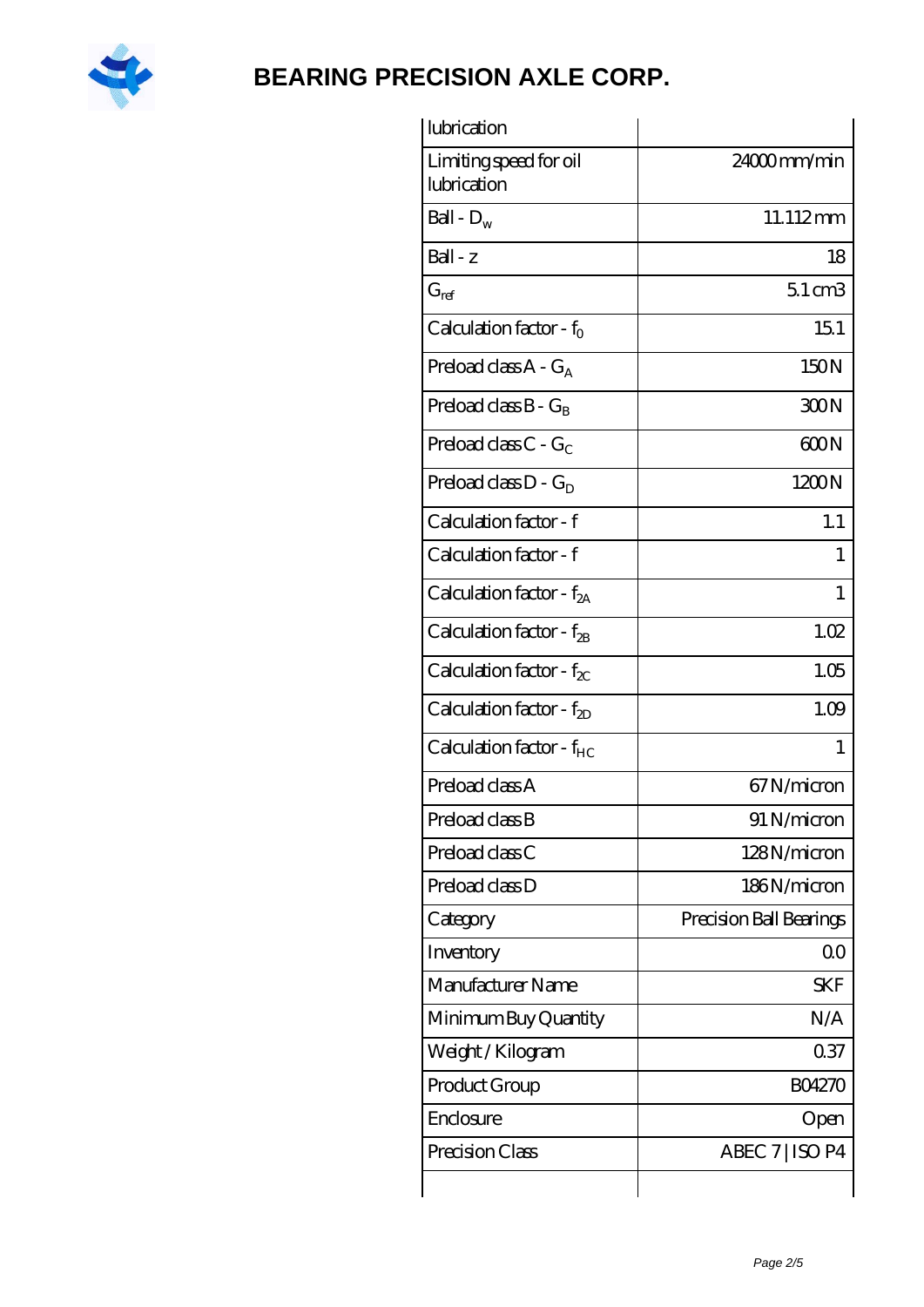

| Material - Ball          | Steel                                                                                                                                                                                                                                  |
|--------------------------|----------------------------------------------------------------------------------------------------------------------------------------------------------------------------------------------------------------------------------------|
| Number of Bearings       | $1$ (Single)                                                                                                                                                                                                                           |
| Contact Angle            | 15Degree                                                                                                                                                                                                                               |
| Preload                  | None                                                                                                                                                                                                                                   |
| Raceway Style            | 1 Rib Outer Ring                                                                                                                                                                                                                       |
| Cage Material            | Phenolic                                                                                                                                                                                                                               |
| Rolling Element          | <b>Ball Bearing</b>                                                                                                                                                                                                                    |
| Flush Ground             | No                                                                                                                                                                                                                                     |
| Inch - Metric            | Metric                                                                                                                                                                                                                                 |
| <b>Other Features</b>    | Single Row   Angular<br>Contact   High Precision                                                                                                                                                                                       |
| Long Description         | 55MM Bore; 90MM<br>Outside Diameter; 18MM<br>Width; Open Enclosure;<br>ABEC 7   ISO P4 Precision;<br>Steel Ball Material; 1<br>(Single) Bearings; 15Degree<br>Contact Angle; Phenolic<br>Cage Material; 1 Rib Outer<br><b>Ring Rac</b> |
| Category                 | Precision Ball Bearings                                                                                                                                                                                                                |
| <b>UNSPSC</b>            | 31171531                                                                                                                                                                                                                               |
| Harmonized Tariff Code   | 8482105028                                                                                                                                                                                                                             |
| Noun                     | Bearing                                                                                                                                                                                                                                |
| <b>Keyword String</b>    | Angular Contact Ball                                                                                                                                                                                                                   |
| Manufacturer URL         | http://www.skf.com                                                                                                                                                                                                                     |
| Manufacturer Item Number | 7011 CD/P4A                                                                                                                                                                                                                            |
| Weight/LBS               | 0858                                                                                                                                                                                                                                   |
| Width                    | Q709Inch   18 Millimeter                                                                                                                                                                                                               |
| Outside Diameter         | 3543Inch   90Millimeter                                                                                                                                                                                                                |
| <b>Bore</b>              | 2165Inch   55 Millimeter                                                                                                                                                                                                               |
| $d_1$                    | 65.8mm                                                                                                                                                                                                                                 |
| $d_2$                    | 65.8mm                                                                                                                                                                                                                                 |
| $D_1$                    | $79.2$ mm                                                                                                                                                                                                                              |
| $r_{1,2}$ min.           | $1.1 \,\mathrm{mm}$                                                                                                                                                                                                                    |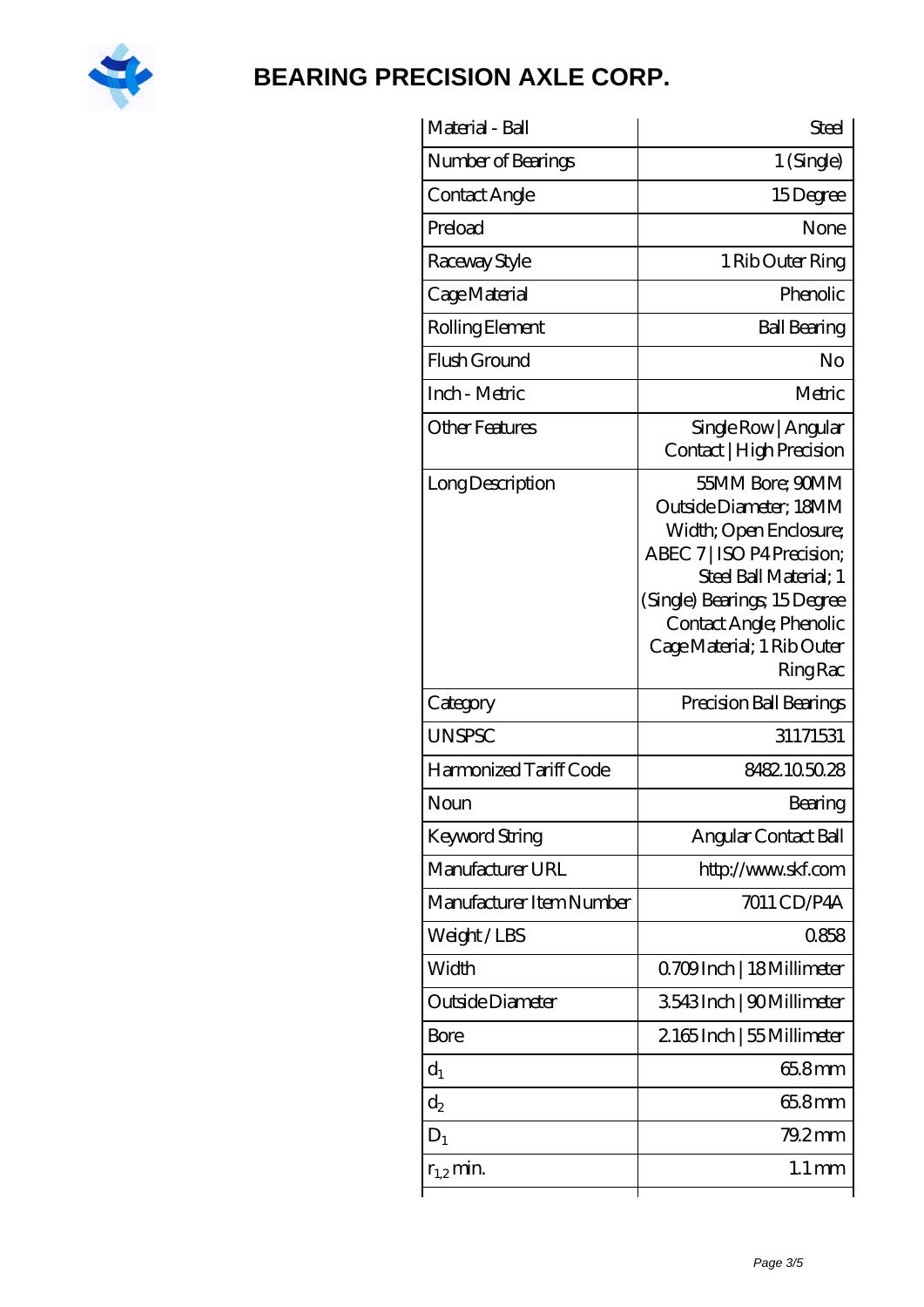

| $r_{34}$ min.                               | 06 <sub>mm</sub>   |
|---------------------------------------------|--------------------|
| $d_{a}$ min.                                | $61 \,\mathrm{mm}$ |
| $d_h$ min.                                  | $61 \, \text{mm}$  |
| $D_a$ max.                                  | 84 <sub>mm</sub>   |
| $Db$ max.                                   | 868mm              |
| $r_a$ max.                                  | $1 \,\mathrm{mm}$  |
| $rh$ max.                                   | 06mm               |
| $d_{n}$                                     | 68.1 mm            |
| Basic dynamic load rating C                 | 39.7kN             |
| Basic static load rating $C_0$              | 325kN              |
| Fatigue load limit Pu                       | 1.37kN             |
| Attainable speed for grease<br>lubrication  | $15000$ r/min      |
| Attainable speed for oil-air<br>lubrication | 24000r/min         |
| Ball diameter $D_w$                         | 11.112mm           |
| Number of balls z                           | 18                 |
| Reference grease quantity<br>$G_{ref}$      | $51 \text{ cm}^3$  |
| Preload class A $G_A$                       | 150N               |
| Static axial stiffness, preload<br>classA   | $67N/\mu$ m        |
| Preload class $B G_B$                       | 300N               |
| Static axial stiffness, preload<br>classB   | $91 N/\mu$ m       |
| Preload class C $G_C$                       | 600N               |
| Static axial stiffness, preload<br>classC   | $128N/\mu$ m       |
| Preload class $D G_D$                       | 1200N              |
| Static axial stiffness, preload<br>classD   | 186N/μ m           |
| Calculation factor f                        | 1.1                |
| Calculation factor $f_1$                    | I                  |
| Calculation factor $f_{2A}$                 | 1                  |
|                                             |                    |